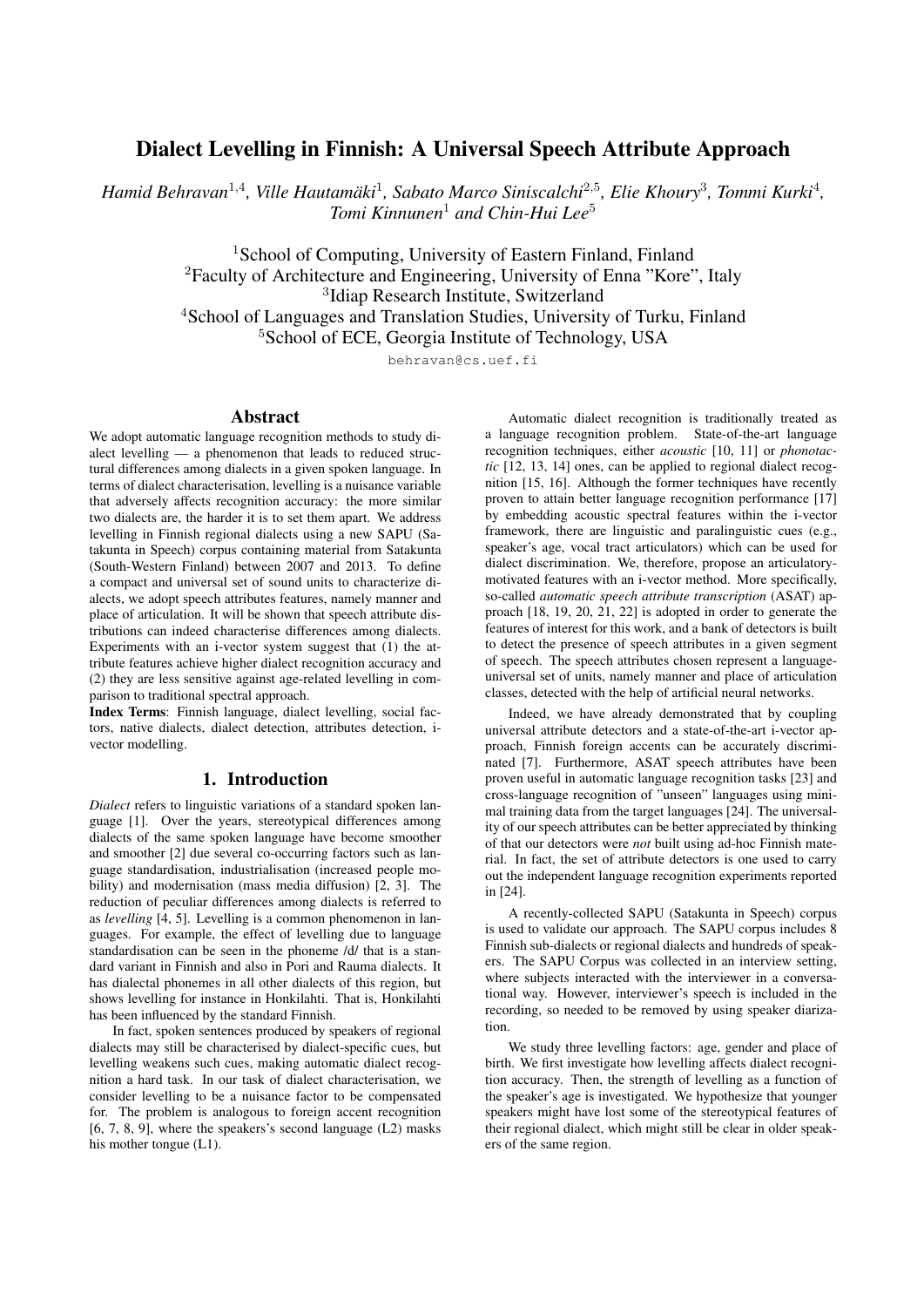## 2. System description

#### 2.1. Attribute detection

The collection of information embedded into the speech signal, referred to as attributes of speech, also includes the speaker profile encompassing gender, accent, emotional state and other speaker characteristics, which may come useful to automatically uncover the speaker's dialect in a spoken utterance. Indeed, speakers from different regions of a same country may pronounce/produce nasal sounds with diverse acoustic characteristics. Moreover, speakers may also use speech patterns (i.e., conventions of vocabulary, pronunciation, grammar, and usage of certain words) that differ from region to region of the same nation. In this work, the speech attributes of interest are mainly phonetic features, and a bank of speech attribute detectors is built to automatically extract phonetic information from the speech signal. Specifically, five manner of articulation classes (glide, fricative, nasal, stop, and vowel), nine place of articulation classes (coronal, dental, glottal, high, labial, low, mid, retroflex, and velar), and voicing are used. Those attributes could be identified from a particular language and shared across many different languages, so they could also be used to derive a universal set of speech units. Furthermore, data-sharing across languages at the acoustic phonetic attribute level is naturally facilitated by using these attributes, and reliable languageindependent acoustic parameter estimation can be anticipated [24].

Each detector is individually designed for modelling a particular speech attribute, and it is built employing three single hidden layer feed-forward multi-layer perceptrons (MLPs) hierarchically organised as described in [25]. These detectors are trained on sub-band energy trajectories that are extracted with a 15 band uniform Mel-frequency filterbank. For each critical band a window of 310ms centred around the frame being processed is considered and split in two halves: left-context and right-context [26]. Two independent front-end MLPs ("lower nets") are designed on those two halves and deliver left- and right-context speech attribute posterior probabilities, respectively. Usually, the discrete cosine transform is applied to the input of these lower nets to reduce dimensionality. The outputs of the two lower nets are then sent to the third MLP that acts as a merger and gives the attribute-state posterior probability of the target speech attribute.

Overall, each detector converts an input speech signal into a time series which describes the level of presence (or level of activity) of a particular property of an attribute, or event, in the input speech utterance over time. By using MLPs, the posteriori probability of the particular attribute, given the speech signal, is computed. Articulatory detectors are trained using the same corpus as in [7].

#### 2.2. I-vector modelling

I-vector modelling is rooted on Bayesian *factor analysis* technique which forms a low-dimensional *total variability space* containing both speaker and channel variabilities [27]. In this approach, *universal background model* (UBM), which is a M-component Gaussian mixture model parameterised by  ${w_m, \mathbf{m}_m, \Sigma_m}, m = 1, \dots, M$ , where we have mixture weight, mean vector and covariance matrix, respectively. We restrict the covariance matrices to be diagonal. The i-vector model is defined for the UBM component  $m$  as [27]:

$$
\mathbf{s}_m = \mathbf{m}_m + \mathbf{V}_m \mathbf{y} + \epsilon_m, \tag{1}
$$

where  $V_m$  is the sub-matrix of the total variability matrix, y is the latent vector, called an i-vector,  $\epsilon_m$  is the residual term and  $s_m$  is the m'th sub-vector of the utterance dependent supervector. The  $\epsilon_m$  is distributed as  $\mathcal{N}(\mathbf{0}, \Sigma_m)$ , where  $\Sigma_m$  is a diagonal matrix. Given all these definitions, posterior density of the y, given the sequence of observed feature vectors, is Gaussian. Expectation of the posterior is the extracted i-vector. Hyperparameters of the i-vector model,  $\mathbf{m}_m$  and  $\mathbf{\Sigma}_m$ , are copied directly from the UBM and  $V_m$  are estimated by the expectation maximization (EM) algorithm from the same corpus as is used to estimate the UBM.

The *cosine scoring* method is used to compare  $w_{test}$  and  $w_{\text{target}}$  i-vectors [27]. Cosine score of two i-vectors  $w_{\text{test}}$  and  $w_{\text{target}}$  is computed as their inner product  $\langle w_{\text{test}}, w_{\text{target}} \rangle$ , as

$$
s(\mathbf{w}_{\text{test}}, \mathbf{w}_{\text{target}}) = \frac{\hat{\mathbf{w}}_{\text{test}}^{\text{T}} \hat{\mathbf{w}}_{\text{target}}}{\|\hat{\mathbf{w}}_{\text{test}}\| \|\hat{\mathbf{w}}_{\text{target}}\|},\tag{2}
$$

where  $\mathbf{\hat{w}}_{\text{test}}$  is

$$
\hat{\mathbf{w}}_{\text{test}} = \mathbf{A}^{\text{T}} \mathbf{w}_{\text{test}},\tag{3}
$$

and A is the *heteroscedastic linear discriminant analysis* (HLDA) projection matrix [28] estimated from all training utterances. Further,  $\mathbf{\hat{w}}_{\text{target}}$  is defined for a given dialect as,

$$
\hat{\mathbf{w}}_{\text{target}} = \frac{1}{N_d} \sum_{i=1}^{N_d} \hat{\mathbf{w}}_{id},
$$
\n(4)

where  $N_d$  is the number of training utterances in dialect  $d$  and  $\hat{\mathbf{w}}_{id}$  is the projected i-vector of training utterance i from dialect d, computed the same way as (3). Obtaining  $\{s_d, d\}$  $1, \ldots, N$  scores for test utterances of dialect d, and total number of targeted models, N, scores are post-processed as [29]:

$$
s'(d) = \log \frac{\exp(s_d)}{\frac{1}{N-1} \sum_{k \neq d} \exp(s_k)}\tag{5}
$$

 $s'(d)$  is the detection log-likelihood ratio and is used in the detection task.

## 3. Evaluation setup

#### 3.1. Corpora

SAPU (Satakunta in Speech) corpus have been used to perform a series of experiments in this study. The data recorded in Satakunta, in southwestern Finland 2007-2013, in an interview setting. The topics were related to informants life and home region. Currently, the corpus consists of 282 recordings (231 hours  $31$  minutes)<sup>1</sup>.

Satakunta region is divided into two distinctive dialectal regions, Southwestern dialects and the dialects of Häme. For our purposes, we selected 8 dialects — Luvia, Kokemäki, Honkilahti, Pori, Eurajoki, Rauma, Harjavalta, and Ulvila — with enough available data. All the audio files were partitioned into wave files of 30 seconds in duration, and downsampled to 8 kHz sampling rate. Table 1 shows the train and test files distributions within each dialects. There is no speaker overlap between training and test files.

<sup>1</sup>Corpus is located at the University of Turku the Syntax Archives server and is available by request.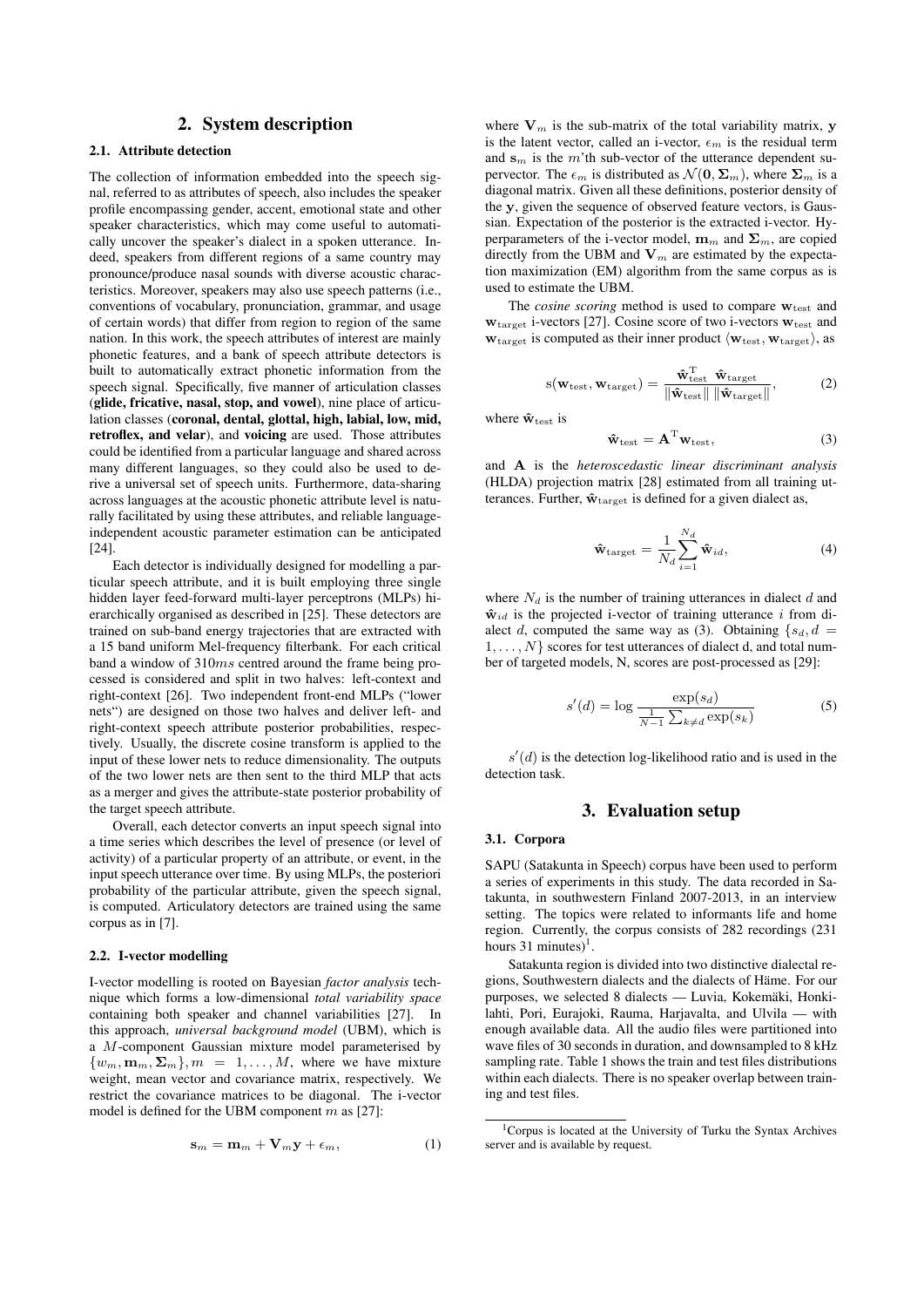Table 1: Training and test files distribution in the SAPU corpus.

| Dialect<br>Luvia | $#Train$ files | #Test files                     | #Speakers |   |
|------------------|----------------|---------------------------------|-----------|---|
|                  |                |                                 |           |   |
|                  | 386            | 315                             | 31        |   |
| Kokemäki         |                | 438                             | 27        |   |
|                  | 845            | 413                             | 24        |   |
| Pori             | 341            | 289                             | 15        |   |
| Eurajoki         | 256            | 237                             | 13        |   |
| Rauma            | 237            | 64                              | 9         |   |
|                  | 66             | 65                              | 4         |   |
| Ulvila           | 113            | 36                              |           |   |
|                  |                |                                 |           |   |
|                  |                |                                 |           |   |
|                  |                |                                 |           |   |
|                  |                | 689<br>Honkilahti<br>Harjavalta |           | 4 |

Figure 1: Speaker diarization scheme. S0 is the majority class (interviewee) and S1 is the minority class (interviewer).

#### 3.2. Diarization

Two speakers are generally involved in the interviews. Speaker diarization [30] aims at 1) segmenting the audio stream into speech utterances, and 2) grouping all utterances belonging to the same speaker. In this study, diarization is mainly inspired by [31]. After noise reduction<sup>2</sup>, a bidirectional audio source segmentation is applied using both *generalized likelihood ratio* (GLR) [32] and *Bayesian information criterion* (BIC). The resulting segments serve as an initial set of clusters that feed the clustering process.

This clustering is a variant of the Gaussian Mixture Model (GMM) system widely used for speaker recognition. The universal background model (UBM) is trained using all speech utterances from all recordings. To cope with short duration clusters, only 32 Gaussian components are used. Finally, the major cluster is selected and used for dialect recognition.

Fig. 1 shows the diarization scheme for a sample audio file. For this example, S0 is the majority class (interviewee) and S1 is the minority class (interviewer).

#### 3.3. Measurement metrics

System performance is reported in terms of *equal error rate* (EER) and average detection cost  $(C_{\text{avg}})$ . EER corresponds to the operating point where false alarm and miss probabilities are equal. We report averaged EER across dialect-specific EERs.  $C_{\text{avg}}$  is defined as,

$$
C_{\text{avg}} = \frac{1}{J} \sum_{j=1}^{M} C_{\text{DET}}(L_j),
$$
 (6)

where  $C_{\text{DET}}(L_j)$  is the detection cost for subset of test segments trials for which the target dialect is  $L_i$  and J is the number of target languages. The per target dialect cost is computed as,

$$
C_{\text{DET}}(L_j) = C_{\text{miss}} P_{\text{tar}} P_{\text{miss}}(L_j)
$$
  
+ 
$$
C_{\text{fa}} (1 - P_{\text{tar}}) \frac{1}{J - 1} \sum_{k \neq j} P_{\text{fa}}(L_j, L_k)(7)
$$

The miss probability (or false rejection rate) is denoted by  $P_{\text{miss}}$ , i.e., a test segment of dialect  $L_i$  is rejected as being in that dialect. On the other hand  $P_{fa}(L_i, L_k)$  denotes the probability when a test segment of dialect  $L_k$  is accepted as being in dialect  $L<sub>i</sub>$ . It is computed for each target/non-target dialect pairs.  $C_{\text{miss}}$  and  $C_{\text{fa}}$  are costs of making errors and both were set to 1.  $P_{\text{tar}}$  is the prior probability of a target dialect and was set to 0.5.

## 4. Results

#### 4.1. Finnish dialect detection

We introduce speech attribute based systems in dialect recognition task and contrast it with baseline shifted delta cepstra and Mel frequency cepstral coefficients (SDC+MFCC), and single attribute (manner or place) system in Table 2. The parameters and combination (SDC and MFCC) were optimised in [6]. We also present results for attributes stacked across multiple frames. That is, we stack the estimated attribute feature vectors (either place or manner) across K neighboring frames to create a highdimensional context feature vector. As discussed in detail in [7], the dimensionality of the context vector is reduced with principal component analysis (PCA). The PCA bases are trained from the same utterances as the universal background model (UBM), with 99% variance retained by the leading eigenvectors. In this work, we found that the PCA of context size  $C = 10$  gives the best result on attributes. The PCA manner outperforms the baseline SDC+MFCC by 25% relative improvement considering  $C_{\text{ave}}$ . It also outperforms single manner and place attributes by 15% and 23% relative improvements, respectively. The place PCA is found not to be effective. This seems to contradict our earlier finding on another corpus [7]. While the exact reason is presently unknown, we note that the automatically determined PCA dimensionality for place attributes is smaller than in [7].

Literature of regional automatic dialect recognition is limited. In a study by DeMarco and Cox [15], SDC based i-vector system was used to classify fourteen British accents resulting 32%  $\mathrm{Id}_{\mathrm{err}}$ , which is comparable to 36%  $\mathrm{Id}_{\mathrm{err}}$  in Table 2. Later they improved the error rate to 19% by a very large scale fusion [16].

Table 2: Summary of results and compared against baseline spectral system, results are shown in average EER (Avg EER),  $C_{\text{avg}}$  and identification error rate (Id<sub>err</sub>). C and d are context size and feature dimensionality, respectively.

| Features (dimensionality) $\text{Avg EER } (\%)C_{\text{avg}} \times 100 \text{Id}_{\text{err}} (\%)$ |       |      |       |
|-------------------------------------------------------------------------------------------------------|-------|------|-------|
| $SDC+MFCC(56)$                                                                                        | 14.20 | 5.31 | 36.08 |
| Manner (18)                                                                                           | 13.47 | 4.76 | 29.88 |
| Place $(27)$                                                                                          | 16.12 | 5.18 | 34.16 |
| Manner+Place (45)                                                                                     | 13.67 | 4.58 | 29.16 |
| $PCA$ Manner $(C=10,d=30)$                                                                            | 12.52 | 4.00 | 29.01 |
| PCA Place $(C=10,d=13)$                                                                               | 17.60 | 5.64 | 37.65 |

<sup>2</sup>http://www1.icsi.berkeley.edu/Speech/papers/qio/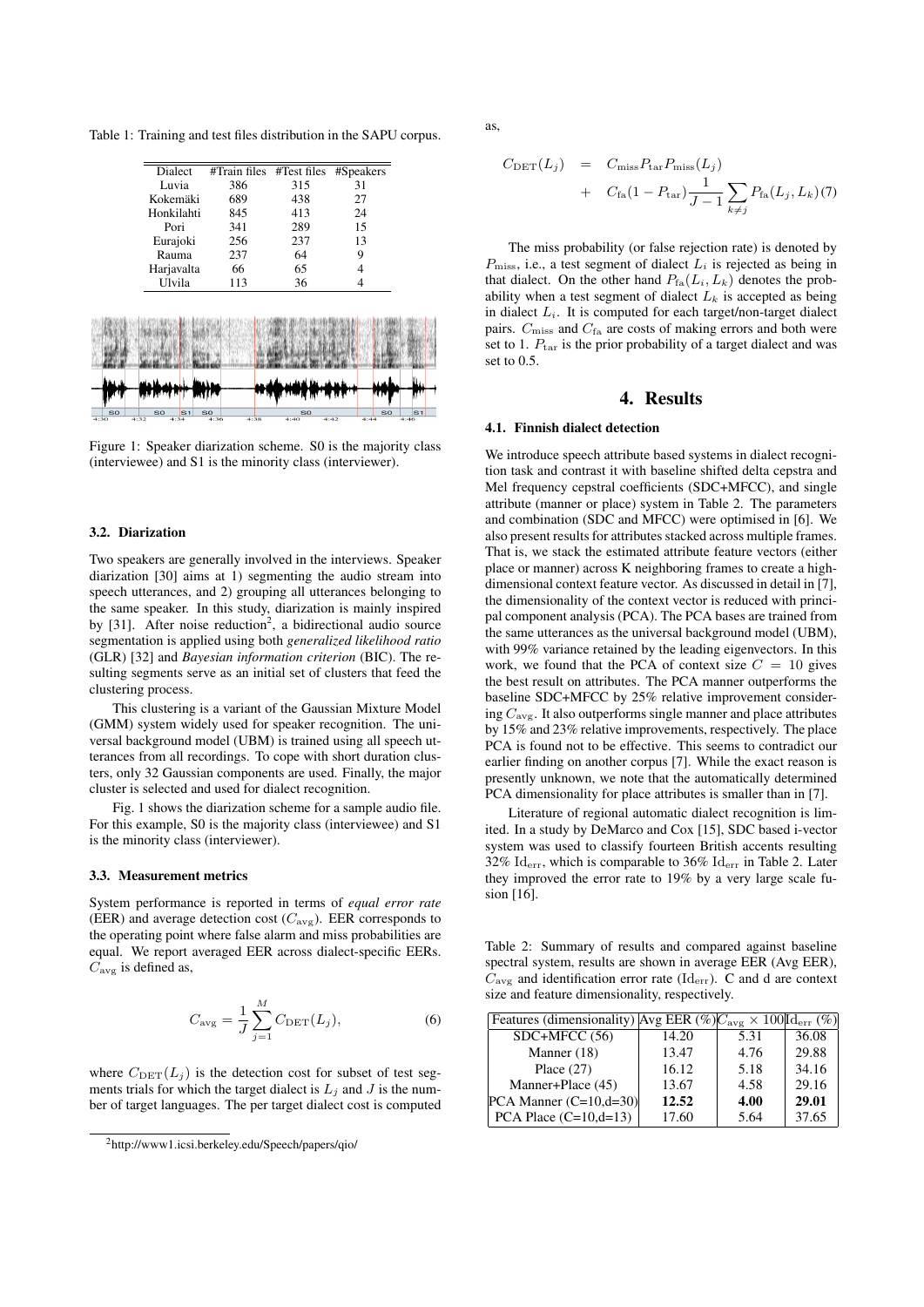## 4.2. Levelling analysis

Here, we will further analyze the averaged detection results in terms of age groups. Fig. 2 presents the results per age group; that is, we choose a subset of original trials constrained to a given age group. We notice that the dialect in the younger age groups is considerably more difficult recognize than in the older age groups. The result indicates that the dialect of younger speakers has levelled. On the other hand, PCA manner considerably outperforms baseline SDC+MFCC for the youngest age group. It implies that attribute system is robust against the age related levelling for younger speakers.



Figure 2:  $C_{\text{avg}}$  at different age groups.

We investigated more closely the cuts in the age group 11- 20 that are correctly recognized by PCA Manner but incorrectly recognized by the spectral system, totalling 83 cuts from 19 different individuals. We show the example in Fig. 3, of one 30 seconds cut from a female speaker who is from Honkilahti municipality, however, in this cut she is recognized as being from Rauma by the spectral system. In this example, she says "*mum mielest se*" (in my opinion), where we notice word-final /n/ assimilated to bilabial nasal /m/. This would not happen in the Pori region dialects. Such an assimilation is typical for all the Southwestern Dialects (including Luvia and when preceded by bilabial phoneme /m/ Honkilanti). Of three detector scores per attribute we show here only the target score for clarity. We notice the nasal component is strong in the middle /m/, where dialectal difference shows.



Figure 3: Target detection scores for the Manner of articulation detectors shown for the portion of "mum mielest se" (in my opinion).

It is interesting to see how much the attribute detection errors affect the dialect recognition performance for age group between 11 to 20 years old. Table 3 shows the confusion matrix of PCA manner system for this age group. Honkilahti is often misclassified as being Kokemäki, Pori, Eura; and Kokemäki being often misclassified as Ulvila. For Honkilahti dialects, the misclassification comes from the common prosodic features. on the other hand, Ulvila and Kokemäki are both Häme dialects.

Fig.4 shows how  $C_{\text{avg}}$  is affected by gender and region of

Table 3: Confusion matrix of PCA manner system for age group between 11 and 20 years old. (There are no Eue, Rau and Har test utterances available for this age group.)

|            |     | <b>Predicted label</b> |                |     |     |     |     |     |     |
|------------|-----|------------------------|----------------|-----|-----|-----|-----|-----|-----|
|            |     | Luv                    | Kok            | Hon | Por | Eur | Rau | Har | Ulv |
| True label | Luv | 35                     | 3              |     |     | 6   | 10  |     |     |
|            | Kok | 21                     | 30             | 18  | 23  | 16  |     | 23  | າາ  |
|            | Hon | 23                     | 4 <sub>1</sub> | 168 | 48  | 57  | 23  | 24  | 20  |
|            | Por |                        | 0              | Ō   | 23  | 8   |     |     | 6   |
|            | Jlv |                        |                |     | 3   |     |     |     |     |

more often in women's than men's speech. Taking region of birth, results disagree with the common notion that those living In their home region have stronger dialects than those who have<br>
migrated from their home region. According to [34], language<br>
use of some migrated speakers show great situational variain their home region have stronger dialects than those who have migrated from their home region. According to [34], language tion. While there are always significant differences between the birth for different systems. The dialectal differences of females is easier to recognize than for males. Similar to age analysis, PCA manner outperforms baseline SDC+MFCC and manner system. According to [33], various phonological and lexical forms and the syntactic-pragmatic features identified occur speakers of the same community, sometimes migrated speakers may speak even more dialectically. This kind of dialectal boosting appears specially in emphatic and affective occasions, when speaker talks with another person from the same region about the home region and people living there. The recordings of this corpus were recorded by the assistants born and raised in the same region.



Figure 4:  $C_{\text{avg}}$  per gender and region of birth.

# 5. Conclusion

In this paper, we experimented with regional dialect recognition task. In terms of absolute error rates, it was shown to be a difficult task. There are two major sources of difficulty, differences between regional dialects are very small and the dialects are affected by the levelling phenomenon. Three levelling effects, age, gender and region of birth were studied in this paper. We showed that manner of articulation based recognition system can efficiently compensate the age levelling effect in Finnish dialect recognition. Furthermore, adding context information to manner attributes considerably improved the results.

## 6. Acknowledgements

This work was partly supported by Academy of Finland (projects 253000 and 253120) and Kone foundation.